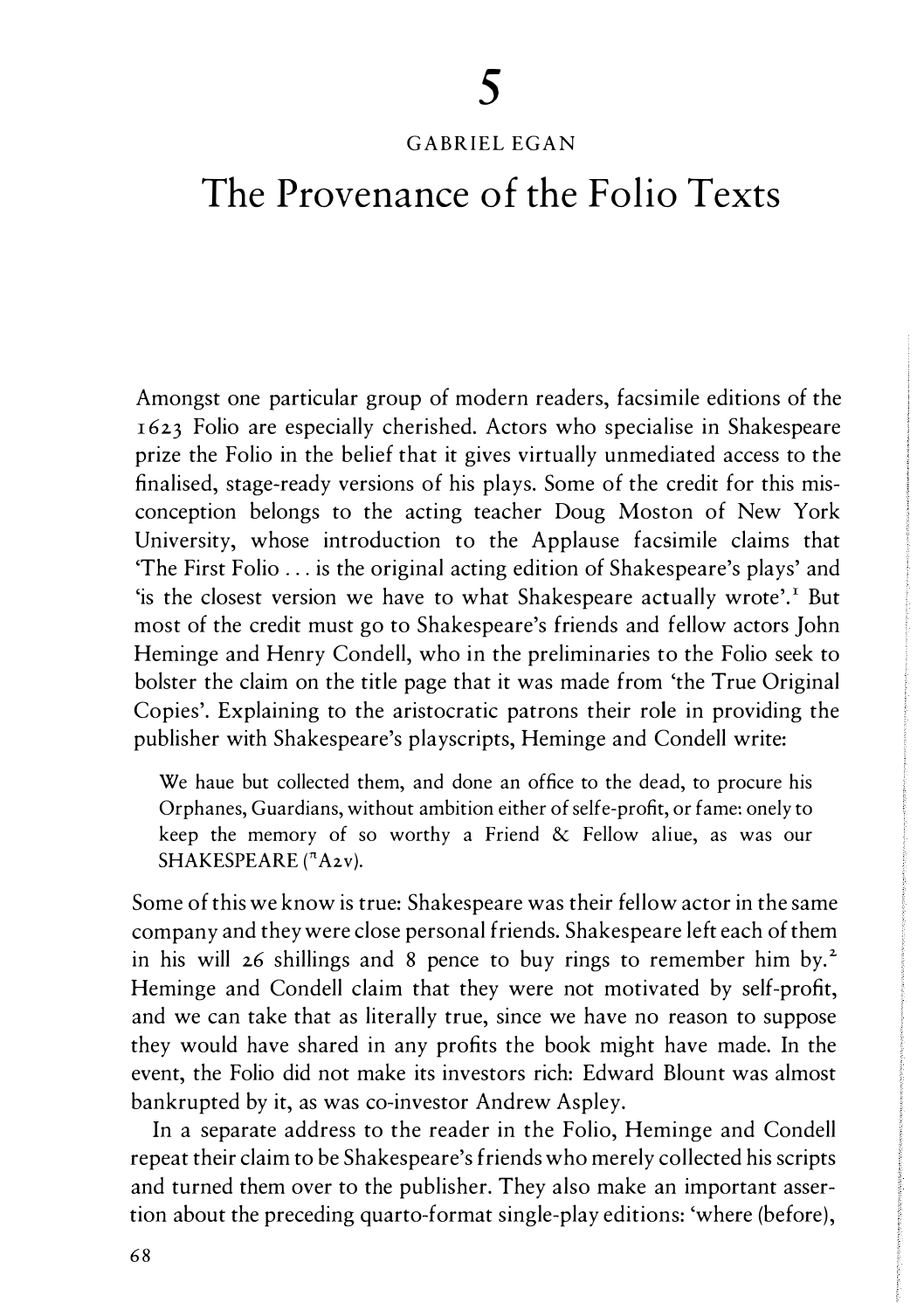you were abus'd with diuerse stolne, and surreptitious copies, maimed, and deformed by the frauds and stealthes of iniurious impostors, that expos'd them: euen those, are now offer'd to your view cur'd, and perfect of their limbes; and all the rest, absolute in their numbers, as he conceiued them'  $({}^{\pi}A_{3}^{r})$ . The previous quarto editions, they seem to say, were not merely textually imperfect, but were actively dishonest: 'stolne, and surreptitious' made by 'frauds and stealthes'. Now, with the Folio, readers are promised these same plays 'cur'd, and perfect of their limbes' and 'all the rest ' meaning the plays printed for the first time in the Folio - 'absolute in their numbers, as he conceiued them', meaning that Shakespeare would agree that the Folio reflects what he had in mind. These are grand claims, but then Heminge and Condell are trying to help sell a rather expensive book so we should excuse their grandiloquence. Unfortunately, part of Heminge and Condell's claim seems also to be false. To understand why, we must first consider the Folio plays for which there were no preceding quarto editions.

## Plays That First Appeared in the Folio

Of the thirty-six plays in the Folio, twenty had not previously been published:

The Tempest The Two Gentlemen of Verona Measure for Measure The Winter's Tale Cymbeline The Comedy of Errors As You Like It All's Well that Ends Well Twelfth Night I Henry VI Coriolanus Timon of Athens Julius Caesar Macbeth Antony and Cleopatra Henry VIII The Taming of the Shrew King John 2 Henry VI 3 Henry VI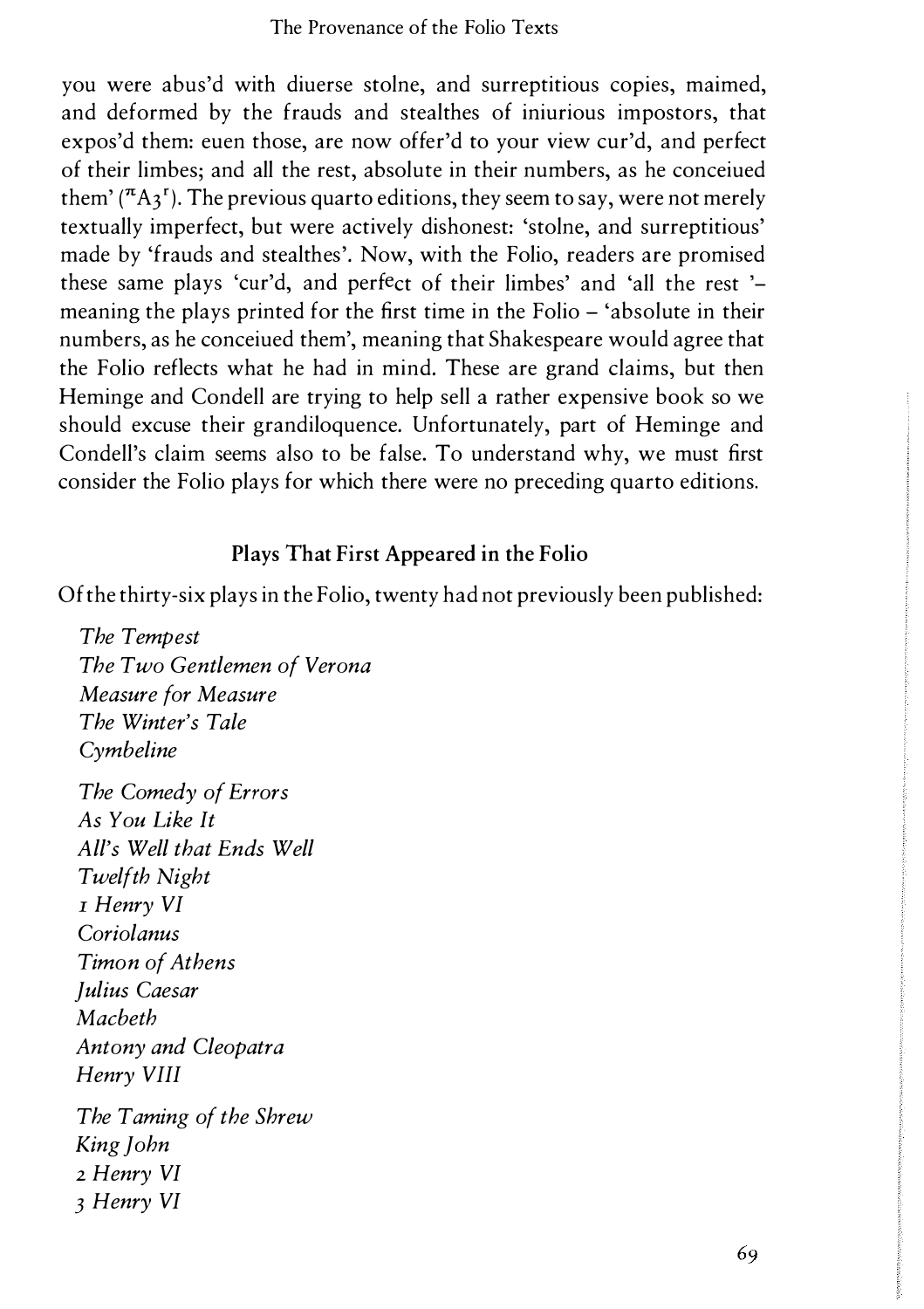For the first sixteen of these, the Folio is our only early edition of the play and any modern edition must be based on it and supplemented only by the editor's ability to spot and correct errors in the script. For the last four, there had been earlier publication of a play somewhat similar in title and/or plot and/or language: before *The Taming of the Shrew* there had been The Taming of a Shrew  $(1594)$ ; before King John there had been the twopart Troublesome Reign of King John (1591); before 2 Henry VI there had been The Contention of York and Lancaster  $(1594)$ ; and before 3 Henry VI there had been Richard Duke of York (1595). Textual scholars have argued for centuries about just how these earlier editions are related to the scripts that were printed in the Folio - are they earlier versions of the same plays? sources for them? derived from them? – and there is currently no consensus on the topic. We can at least be sure that the Folio does not simply reprint these earlier editions, for they are far too different. This means that what the printers of the Folio had in their hands - what they used as 'copy' from which to set type for the Folio - were manuscripts of these twenty plays. However, for the last four plays some scholars think that the preceding edition may throw light on Shakespeare's play itself, perhaps because it is derived from it or because it indirectly influenced the Folio as it was being typeset in the printshop, and so they make use of these earlier editions in constructing their modern editions.

For five of these twenty Folio plays printed from manuscripts, we have a good idea who wrote the manuscripts and it was not Shakespeare, but a professional scribe called Ralph Crane. (The word wrote is rather overworked here: Shakespeare wrote the plays in the sense of choosing their words, but a scribe wrote the manuscript by transcribing those words from an earlier manuscript that was either in Shakespeare's handwriting or was itself a still-earlier scribal transcript.) The five plays concerned are The Tempest, The Two Gentlemen of Verona, Measure for Measure, The Winter's Tale, and Cymbeline. Crane also supplied the scribal transcript from which the Folio edition of The Merry Wives of Windsor was set, although this play had previously been published as a quarto in 1 602. Just how the manuscript from which the quarto was printed was related to the manuscript from which the Folio was printed twenty years later is, again, uncertain. Some scholars see a parallel with 2 Henry VI I The Contention of York and Lancaster and 3 Henry VII Richard Duke of York and say that in each case we have two plays, while others would say that each pair represents one play that reached print by different means that account for their differing words.

We can tell from the spellings, punctuation and layout of these six plays that the Folio printers' copy was a Crane transcript because they share his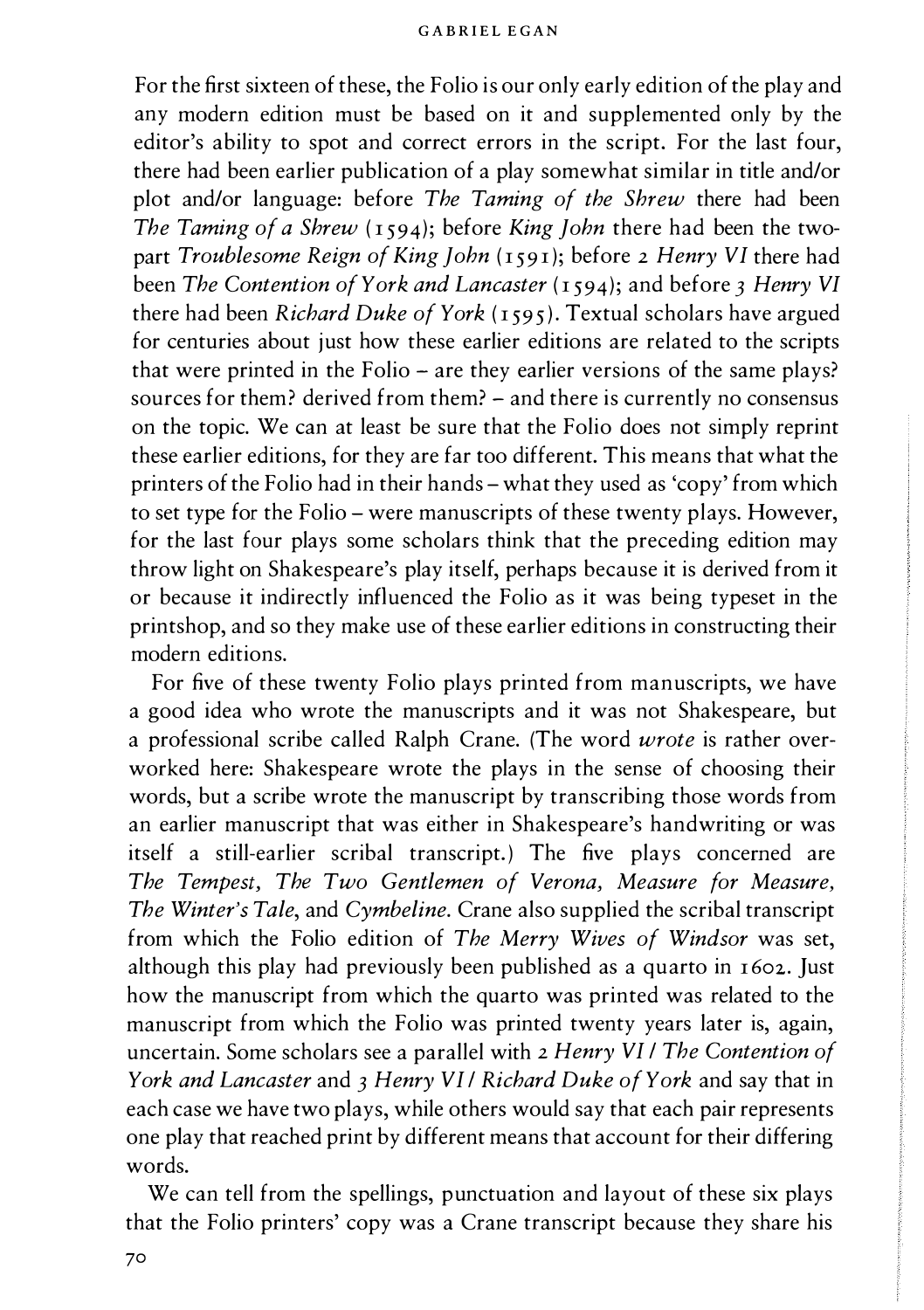highly distinctive habits of writing found also in the eight surviving dramatic manuscripts in his handwriting, none of which, unfortunately, is a Shakespeare play.3 Virginia ]. Haas usefully categorised Crane's distinctive habits:4

The provision of massed entrances. At the start of a scene, Crane lists all the characters needed even if they enter later, part-way through the scene.

The provision of regular act/scene divisions. Early books often omit these, as do theatrical manuscripts where they are unnecessary since a scene break is indicated by a clearing of the stage and needs no further marking.

The amplification of stage directions, especially using literary language.

The expansion of abbreviations of the kind you'de  $\rightarrow$  you would and they're  $\rightarrow$ they are, even where this harms the meter.

The avoidance of act and scene headings, stage directions, and speech prefixes in catchwords.

The use of distinctive spellings and abbreviations such as h'as for he has and has, 'em for them, theis for these, and wiffe for wife.

The lavish use of certain punctuation marks, especially colons, hyphens, and parentheses, and apostrophes in unelided phrases such as I'am and ye'have.

The touching up of the tops of certain letters, giving the appearance of an unwanted apostrophe, and the italicizing of titles (King, Prince) and abstract nouns (Honor, Vertue).

The omission of certain letters, most prominently  $r$  to give *fogetting* for forgetting and they for their.

The writing of prose that does not fill the line, so that it looks like verse.

As can be seen from this list, there is likely to be much in a Shakespeare play printed from a Crane transcript that, if we did not know of Crane's involvement, we would mistakenly attribute to the playwright. The rewriting of stage directions is particularly intrusive, although as John Jowett observes, if it was informed by Crane's recollections of seeing the plays in performance not unlikely for a scribe working extensively with the playing company - this then might throw new light on certain aspects of their staging that are otherwise obscure.5

There may be other plays beyond these six for which the Folio copy was a Crane transcript, and King John, 2 Henry IV and Timon of Athens have at various times been proposed without being accorded general assent.<sup>6</sup> For the Folio plays printed from manuscripts for which there are no clear signs of Crane's habits, we do not know what kinds of manuscripts they were. Indeed, we know little about the various kinds of play manuscripts that may have existed. It may be that scribes other than Crane were less intrusive in the scripts they transcribed. Indeed, if they were perfectly faithful in their work, no sign of their involvement would exist in the resulting documents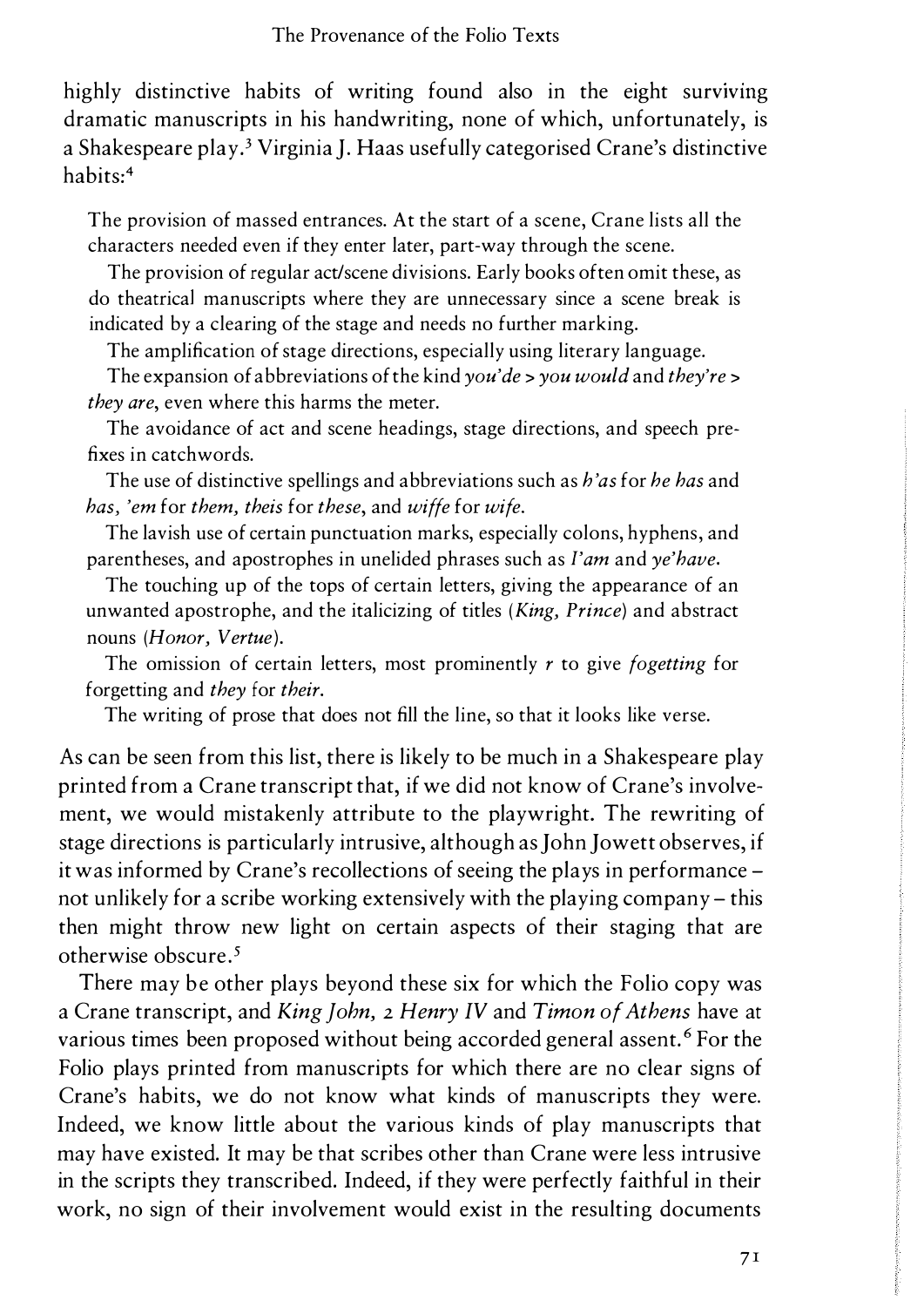and their transcripts would be indistinguishable from the manuscripts they were copying. So, what kinds of manuscripts might routinely have been created in the early modern theatre and what would be their relationship to the script as first written by the author and as first performed by the company? To explore this, we must turn to the Folio plays for which there was a preceding quarto edition.

## Folio Plays Previously Printed in Quarto

Of the thirty-six plays in the Folio, sixteen had previously been published (often more than once) in quarto format, abbreviated here to Q followed by a sequence number and the date of publication:

The Merry Wives of Windsor  $(Q_1 1602, Q_2 1619)$ Much Ado About Nothing (Q 1600) Love's Labour's Lost (Q1 1598) A Midsummer Night's Dream (Qr I6oo, Q2 I6I9) The Merchant of Venice  $(QI 1600, Q2 1619)$ Richard II (Q1 1597, Q2 1598, Q3 1598, Q4 1608, Q5 1615) 1 Henry IV (Qr r 598, Q2 1 598, Q3 1 599, Q4 r 604, Q5 I 6o8, Q6 I613,  $Q7 1622$  $2$  Henry IV (Q 1600) Henry  $V$  (Q<sub>1</sub> 1600, Q<sub>2</sub> 1602, Q<sub>3</sub> 1619) Richard III (Q1 1 597, Q2 r 598, Q3 I 602, Q4 I 605, Q5 r612, Q6 r622) Troilus and Cressida (Q 1609) Titus Andronicus (Q1 1594, Q2 1600, Q3 1611) Romeo and Juliet ( $QI$  1597,  $Q2$  1599,  $Q3$  1609) Hamlet (Q1 1603, Q2 1604-5, Q3 1611, Q4 1623)  $King$  Lear ( $QI$  1608,  $Q2$  1619) Othello  $(QI_1622)$ 

We can see that Shakespeare's most successful plays in print before the Folio were history plays, three of them running to five or more editions in the quarter-century since their composition. Shakespeare was a highly successful author in print before the Folio appeared. As we have seen, for a further four Folio plays – The Taming of the Shrew, King John, 2 Henry VI and 3 Henry VI - there had been pre-Folio publication of a play somewhat similar in title and/or plot and/or language, but scholars do not agree on the relationship between these early editions (all printed in the 1 59os) and their Folio counterparts.

Heminge and Condell in their preliminaries draw a sharp distinction between the pre-Folio quarto editions, which they characterise as stolen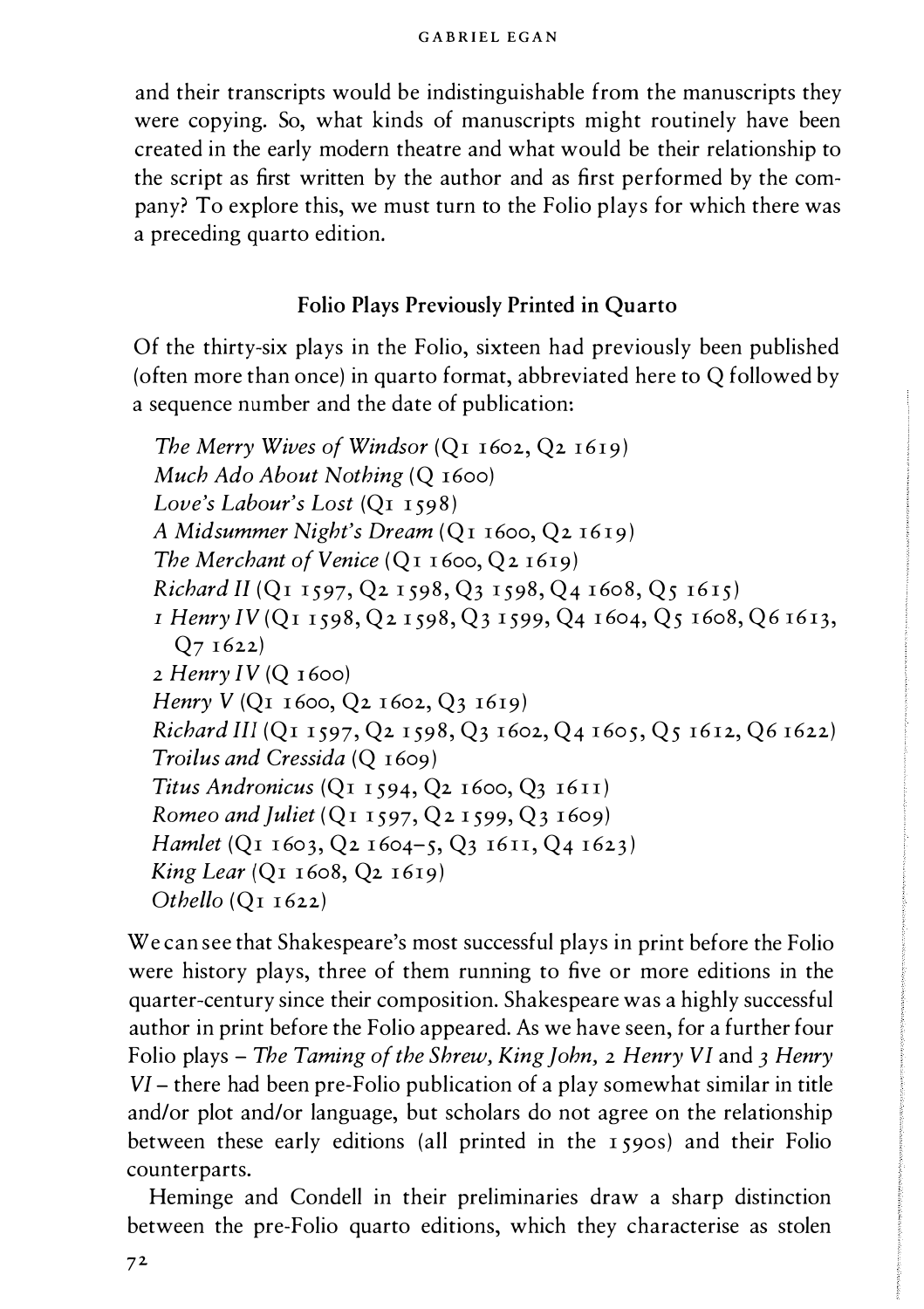and surreptitious editions made by frauds and stealths, and the versions of those same plays offered in the Folio. But when scholars in the late nineteenth century started closely to compare the quartos with the Folio, they found clear evidence that in some cases the Folio was itself printed directly from the quarto and in others, where it was not, the quarto is nonetheless demonstrably the better edition.7 When we say that the Folio script of a play was printed 'from' a preceding quarto, we mean that the compositors setting type for the Folio held in their hands and were using as their copy not a manuscript of the play but a printed quarto. We can tell this happened where the Folio blindly reproduces from the quartos errors that could not have been made independently of them.

Far from the Folio offering readers the plays 'cur'd, and perfect of their limbes', it was in fact for at least some of them just reprinting the quartos that Heminge and Condell characterised as stolen and surreptitious, and for others it offered scripts inferior to the preceding quartos. The editors of the 1863-6 Cambridge-Macmillan Complete Works edition summarised the consequences of this for the reliability of the Folio: 'The truth seems to be that it is of very varied excellence, differing from time to time according to the state of the MS. from which it was printed, the skill of the compositor, and the diligence of the corrector.'8 The only serious readers still labouring under the misapprehension that the Folio is the best edition for every play are theatrical practitioners. This misapprehension has recently been reinforced by the Royal Shakespeare Company, which has commissioned a Complete Works edition based on the Folio because for each play it is 'the version of Shakespeare's text preferred by many actors and directors', implying that the preference is justified rather than mistaken.<sup>9</sup>

The 1863-6 Cambridge-Macmillan editors' collation of the pre-Folio quartos with the Folio seemed to show that Heminge and Condell were lying when they claimed that the quartos were 'stolne, and surreptitious copies, maimed, and deformed by the frauds and stealthes of iniurious impostors' and that the Folio was free of these taints. But what if Heminge and Condell were referring only to the worst of the pre-Folio quartos and not the good ones that the Folio reprinted? This was the influential argument of A.W. Pollard, who divided the quartos into good ones printed from reliable manuscripts, perhaps even Shakespeare's own, and bad quartos illicitly put together by unscrupulous publishers, or pirates as he later called them.<sup>10</sup> The bad quartos were unreliable scripts, created by minor actors who managed to pull together, wholly or partly from memory, some semblances of the plays in which they had performed. Pollard counted as bad quartos: Romeo and Juliet Q1 (1597), Henry V Q1 (1600), The Merry Wives of Windsor Q1  $(1602)$ , Hamlet Q<sub>I</sub> ( $1603$ ) – all four of which were subsequently reprinted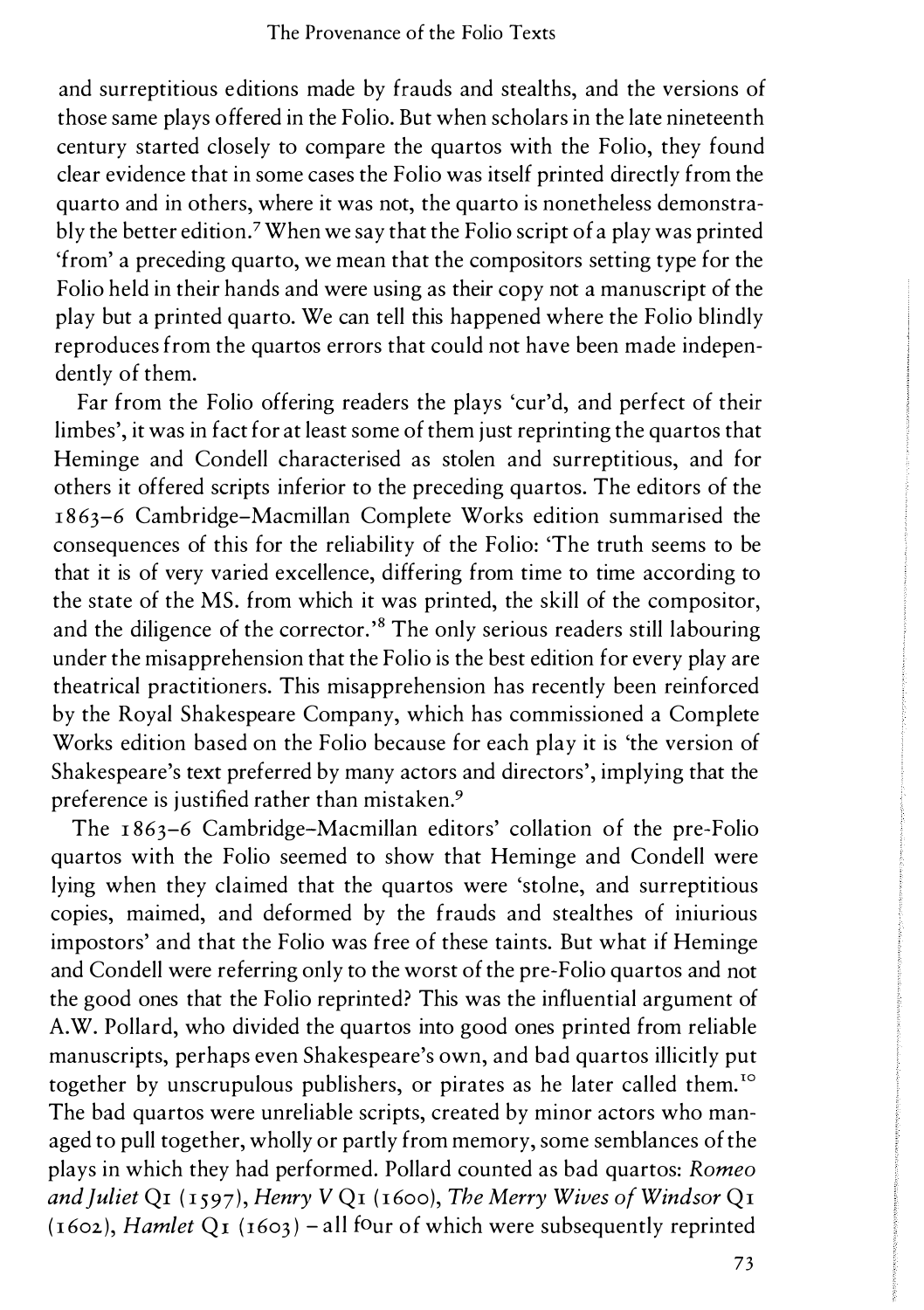from much better manuscript copy - and a play that did not appear in the Folio, Pericles Qr (1609). None of these bad quartos was reprinted in the Folio.

Pollard's distinction of good and bad quartos dominated thinking about the textual problems of Shakespeare throughout the twentieth century, and gave hope that the remaining early editions, the good quartos and the Folio, are tolerably accurate records of his plays. The resulting theory of New Bibliography instilled editorial confidence that we can recover from the early editions what Shakespeare actually wrote.<sup>11</sup> As we have seen, for twenty plays in the Folio there is no preceding quarto, so the Folio is our only authority and must be relied upon for modern editions. For the rest, editors could compare the quarto and Folio editions to determine whether the Folio simply reprints a quarto or is based on a manuscript with its own independent authority. If the Folio merely reprints a preceding quarto, an editor would base the modern edition on that quarto, although if that quarto was itself merely a reprint of a still-earlier one the editor would trace the line of transmission back to the source and use that. If the Folio edition is based on an independent manuscript rather than an available earlier quarto, the task would be to determine which was the more authoritative of the two by trying to reconstruct the transmission of the play through its early manuscript and print incarnations.

To reconstruct the transmission of a play, editors had to make generalisations about the kinds of manuscripts that were routinely created in the early modern theatre and the features they would have. Obviously, for each play there must at some point have existed the first complete manuscript in the author's (or the authors') own handwriting, and in New Bibliography these were called the foul papers, since they were likely to contain the considerable crossings-out and rewritings that characterise first drafts. If the author or someone else copied out the foul papers to make a more tidy manuscript, this was called a fair copy. At some point there had to exist one or more manuscripts of the play that were used in the theatre for various practical purposes such as copying out the individual actors' parts - all the lines for one character -from which the actors learnt their speeches. Because paper was expensive and hand-copying was slow, actors were given manuscripts containing only their own lines and their cues for when to start speaking. Tiffany Stern has explored how this constraint affected early modern drama.<sup>12</sup> There had also to exist one or more manuscripts for the purposes of casting and procuring properties for the play, sending the script to the Master of the Revels for performance licensing<sup>13</sup> and providing a definitive script to be consulted backstage during a performance to make sure everything was running smoothly. Most New Bibliographers assumed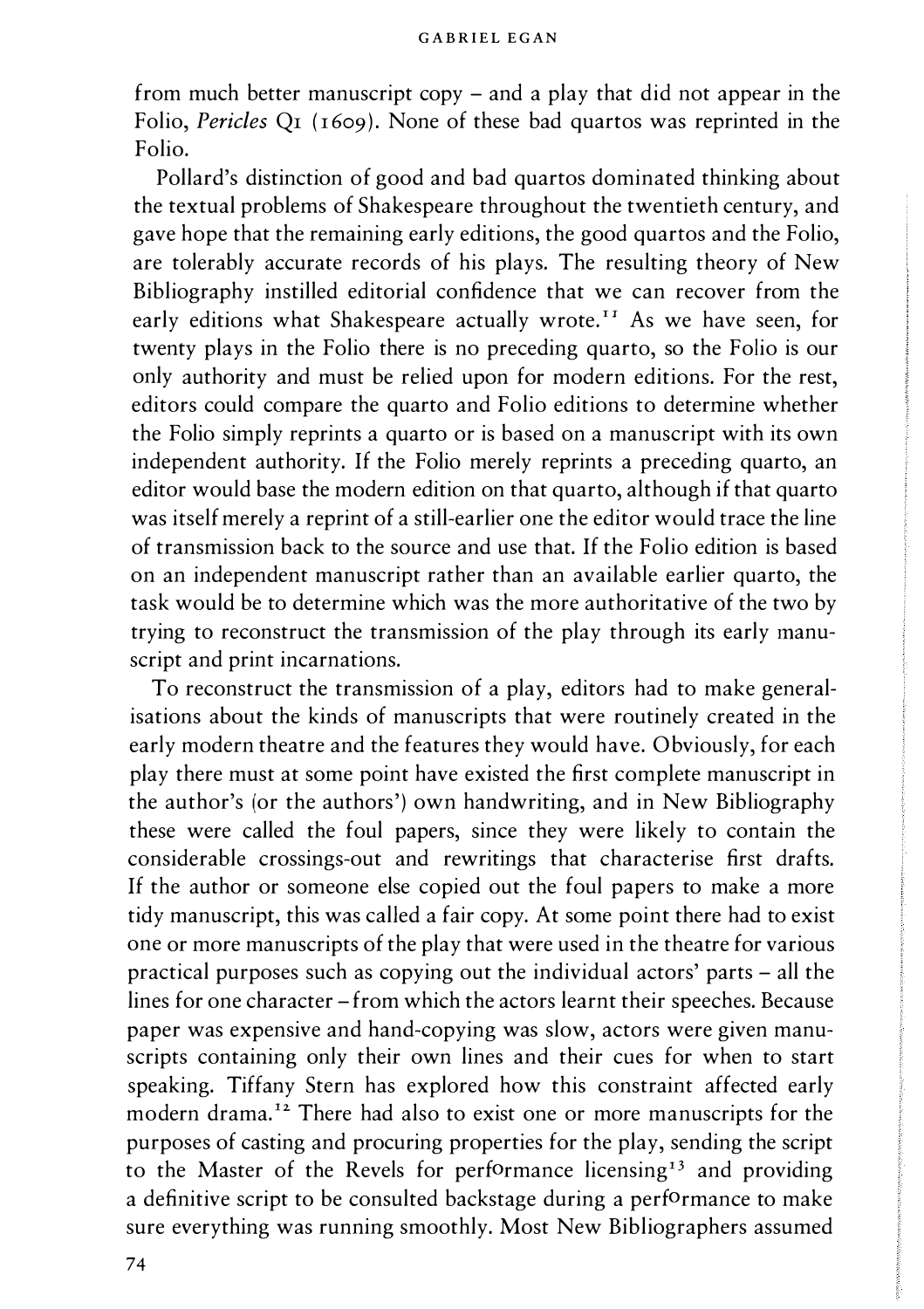that playing companies feared the proliferation of copies of the script because it risked one falling into the hands of a rival playing company or a publisher. They supposed that 'for most plays, probably only two manuscripts ever existed', the author's foul papers and a fair copy marked up with additional notes to be consulted before and during a performance, known later as the promptbook.<sup>14</sup>

New Bibliographers were clear on the features they thought would characterise the author's foul papers and the promptbook, although (with one minor exception) in Shakespeare's case no such manuscripts survive. In the author's foul papers they expected to see the writer in the heat of composition failing to be consistent about such things as persons' names and perhaps thinking in relational terms so that the same character might have speech prefixes as *Fa[ther]* in scenes when he is talking to his son and as  $L \cdot \left[ \frac{rd}{w} \right]$  when talking to his servants or his monarch. Also, in foul papers the New Bibliographers would expect to see only the minimum necessary stage directions, so that additional calls for incidental music such as a flourish of trumpets every time a monarch enters the stage would be absent. Stage directions in foul papers might be erroneous and/or tentative rather than precise, calling for the entrance of 'three or four attendants' and leaving it to rehearsals to settle exactly how many were needed. In a promptbook, the New Bibliographers reckoned, all these things would have to be clarified, corrected and regularised, having been added to a fair copy of the script during preparations for performance, including rehearsals. If during those preparations a practical necessity was discovered that the author had neglected, the promptbook would be altered to provide the necessary solution.

In the second half of the twentieth century, textual scholars examined closely each of the quartos and the Folio to determine for each play whether it was printed from an existing edition or, if printed from a manuscript, whether that manuscript was the author's foul papers or a promptbook, judging from the characteristics just described. In essence, they were looking for problems solved in preparations for the first performance and early performances. For example, in Qr Richard II the end of the first scene and the beginning of the second look like this:

[KING]

Lord Marshall, commaund our Officers at Armes, Be readie to direct these home allarmes Exit

Enter John of Gaunt with the Duchesse of Glocester. GAUNT. Alas the part I had in Woodstocke's bloud, Doth more sollicite me then your exclaimes,<sup>15</sup>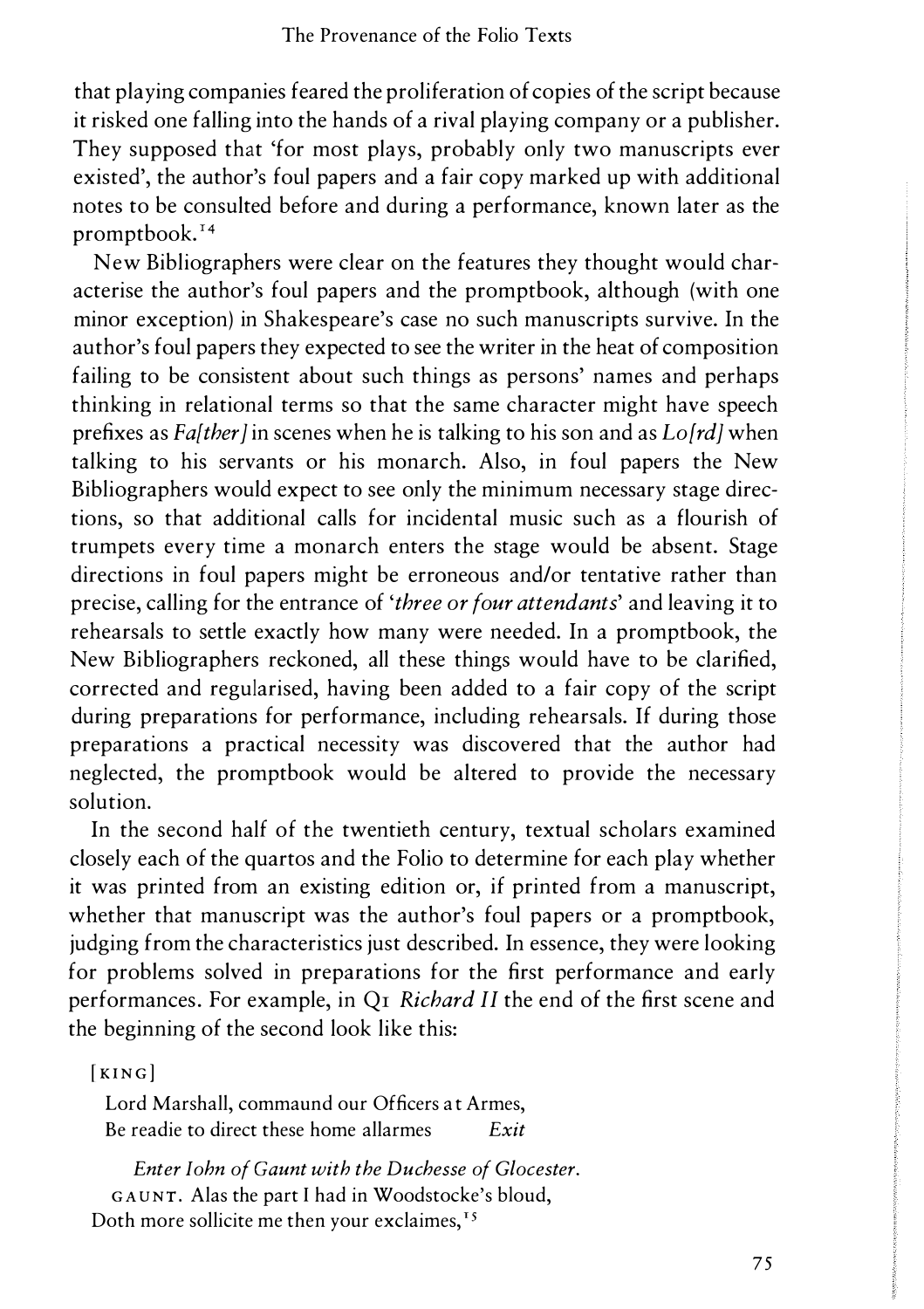Since the Exit at the end of the first scene is the only one in that scene, it must be a general exit for all the characters, more properly written as the plural Exeunt. This means that John of Gaunt, who speaks in the first scene, must leave with the King at the end of that scene and immediately re-enter with the Duchess of Gloucester at the start of the second scene. Characters are not supposed to do this as it violates the so-called Law of Re-Entry and is liable to confuse the audience: a new scene should start with new people. The Folio seems to solve this problem by giving Gaunt his own exit ten lines before the end of the first scene:

[BOLINGBROKE]

Where shame doth harbour, euen in Mowbrayes face Exit Gaunt.

KING. We were not borne to sue, but to command, Which since we cannot do to make you friends,

 $\ddotsc$ 

Lord Marshall, command our Officers at Armes, Be readie to direct these home Alarmes Freunt

Enter Gaunt, and Dutchesse of Gloucester. GAUNT. Alas, the part I had in Glousters blood, Doth more solicite me then your exclaimes,  $(b6^{\nu})$ 

There is nothing in the dialogue to motivate Gaunt's exit ten lines before everybody else at the end of the first scene. He slips away so he can enter at the start of the next scene without violating the Law of Re-Entry. This looks like an alteration made during rehearsal to solve a practical problem, suggesting that the quarto was printed from a pre-rehearsal version of the play (as foul papers are) and the Folio from a post-rehearsal version (as a promptbook is). This hypothesis is consistent with the general departure at the end of the first scene being more correctly marked with the plural Exeunt in the Folio in place of the quarto's singular Exit.

Such illustrations of the Folio apparently reflecting correction of the script in rehearsal can be multiplied many times and one more must stand for many. In the middle of *Much Ado About Nothing* 2.1, Benedick is left alone by Claudio and reflects upon the latest insult served him by Beatrice. After seven lines of such reflection, he is in Q<sub>I</sub> joined on stage by a group of others: '*Enter* the Prince, Hero, Leonato, John and Borachio, and Conrade'. 16 Oddly, however, the next sixty lines of dialogue involve only Benedick and the Prince: the other characters are not used and if they really do enter they must stand around for several minutes doing nothing. Qr's entrance is thus at odds with its dialogue, and this has led editors to suppose that the quarto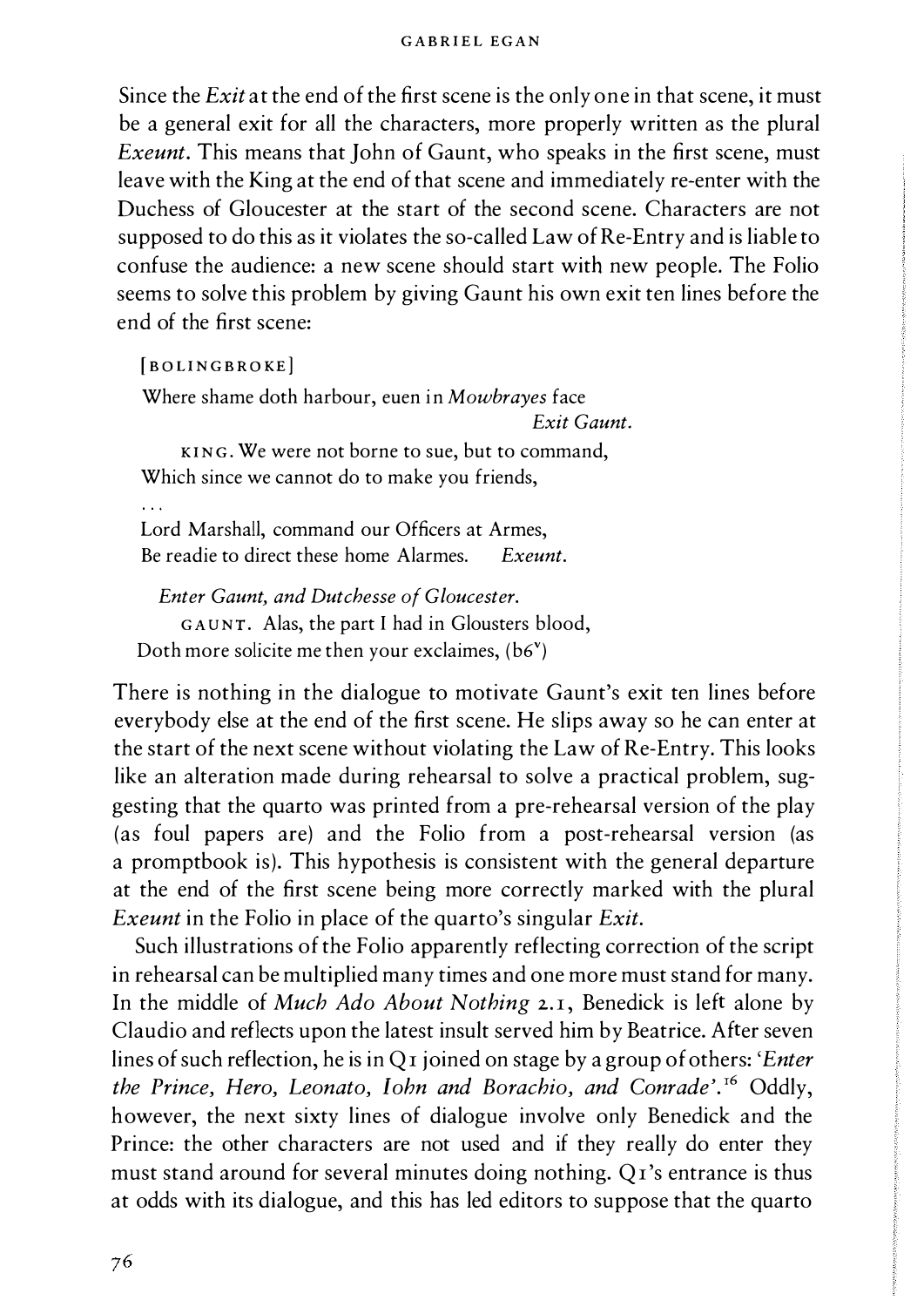was printed from Shakespeare's foul papers, reflecting his first intentions. Shakespeare wrote the stage direction, they surmise, when planning to develop the scene using all these characters, but as he composed he found himself developing an extended conversation between just Benedick and the Prince and he failed to go back and adjust the entrance direction accordingly. New Bibliographers expected that a post-rehearsal script would show the necessary correction to the stage direction, and in the Folio they found it: instead of the mass entrance of six characters the Folio has 'Enter the Prince'  $(I_5^r)$ .

Was the Folio's Much Ado About Nothing printed, then, from a promptbook in which the theatrical impossibilities of the author's foul papers (used to print Qr) had been corrected? This tempting idea is scotched by clear evidence that for the most part the Folio simply reprints  $Q<sub>I</sub>$ . An obvious sign of this is the opening stage direction of the first scene, which in Qr is 'Enter Leonato gouernor of Messina, Innogen his wife, Hero his daughter, and Beatrice his neece, with a messenger'.<sup>17</sup> The error here is the inclusion of a wife for Leonato called Innogen who says and does nothing in the scene and is referred to by no one at any point in the play. She is mentioned again in the stage direction at the start of the second act – 'Enter Leonato, his brother, his wife  $\ldots$ <sup>18</sup> – and then disappears from the play. The obvious inference is that in his foul papers, reflecting his original intentions, Shakespeare brought on Innogen because he was planning to use her, but as the scenes developed he found it was better for Leonato to have no wife and hence for Hero to have no mother to turn to. The Folio, however, also contains these obviously incorrect stage directions  $(I_3^r; I_4^v)$ , so it cannot simply be based on a promptbook in which such problems had been sorted out by rehearsal. Rather, this Qr/Folio agreement-in-error proves that an exemplar of the quarto was used in the printshop to typeset the Folio.

But if Folio Much Ado About Nothing simply reprints Qr, how come it also has differences from  $QI$  – such as the refinement of the stage direction in the middle of  $2.7$  – that seem to reflect corrections made in rehearsal? One possible explanation is that the particular exemplar of Qr used to typeset the Folio edition was first annotated by consultation of the promptbook to improve its stage directions. Where this was done assiduously, the quarto exemplar (and hence later the Folio) gained annotations providing theatrically correct stage directions (as in the middle of 2.r ) and where it was done less carefully, where the annotator overlooked a difference between Qr and the promptbook, the faulty quarto stage directions (and hence later the Folio stage directions) remained uncorrected.

This hypothesis of annotated quartos being used to print Folio plays received its fullest expression in the r986-7 Oxford Complete Works,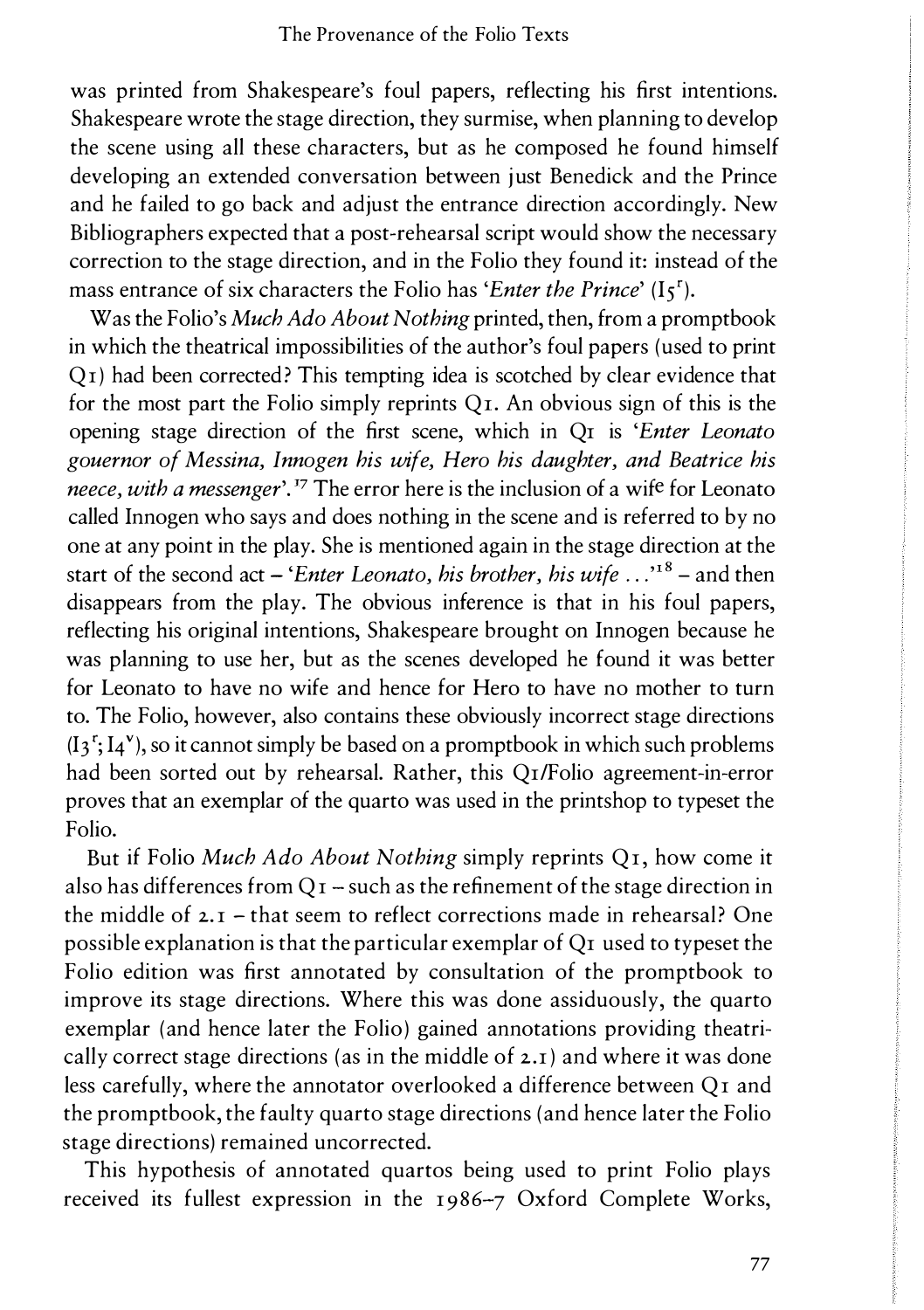#### GAB RIEL EGAN

where it was claimed for eleven of the sixteen plays for which there is a preceding quarto:

Titus Andronicus (based on Q3) Love's Labour's Lost (based on Qr) A Midsummer Night's Dream (based on Q2) Romeo and Juliet (based on  $Q_3$ ) Richard II (based on Q3 ) The Merchant of Venice (based on O<sub>I</sub>)  $I$  Henry IV (based on Q6) Much Ado About Nothing (based on Q) Troilus and Cressida (based on Q<sub>I</sub>) Richard III (based  $Q_3$  and  $Q_6$ ) King Lear (based on  $Q_2$ ).<sup>19</sup>

Of course, the annotation of quarto copy might not in each case be extensive, so the additional authority that this process lent to the Folio varies from play to play. The remaining five plays - of the sixteen for which there existed a preceding quarto – were, according to the Oxford editors, printed in the Folio from a manuscript rather than a quarto:

```
The Merry Wives of Windsor 
2 Henry IV
Henry V 
Hamlet 
Othello
```
For two of these, The Merry Wives of Windsor and Henry V, the preceding editions were what Pollard called bad quartos, so naturally the Folio did not reprint those. For the other three  $-$  2 Henry IV, Othello and Hamlet – the Oxford editors thought that the Folio was printed from a scribal transcript of a document – probably a promptbook in the cases of 2 Henry IV and Hamlet, probably not for Othello - containing a version of the play closer to performance than the foul papers upon which the preceding quartos were based.

What, then, is the consequence for modern readers of all these investigations into the provenance of the scripts in the Folio? For the twenty Folioonly plays it makes little difference since an editor's starting point has to be the Folio. For the plays that exist in quarto and Folio editions, however, the difference is substantial. For most of the twentieth century, editors assumed that where there was a choice to be made between basing a modern edition on an early edition printed from the author's foul papers or on one printed from, or influenced by, a promptbook, the obvious preference was for the former. Readers want, they supposed, to get as close as possible to the plays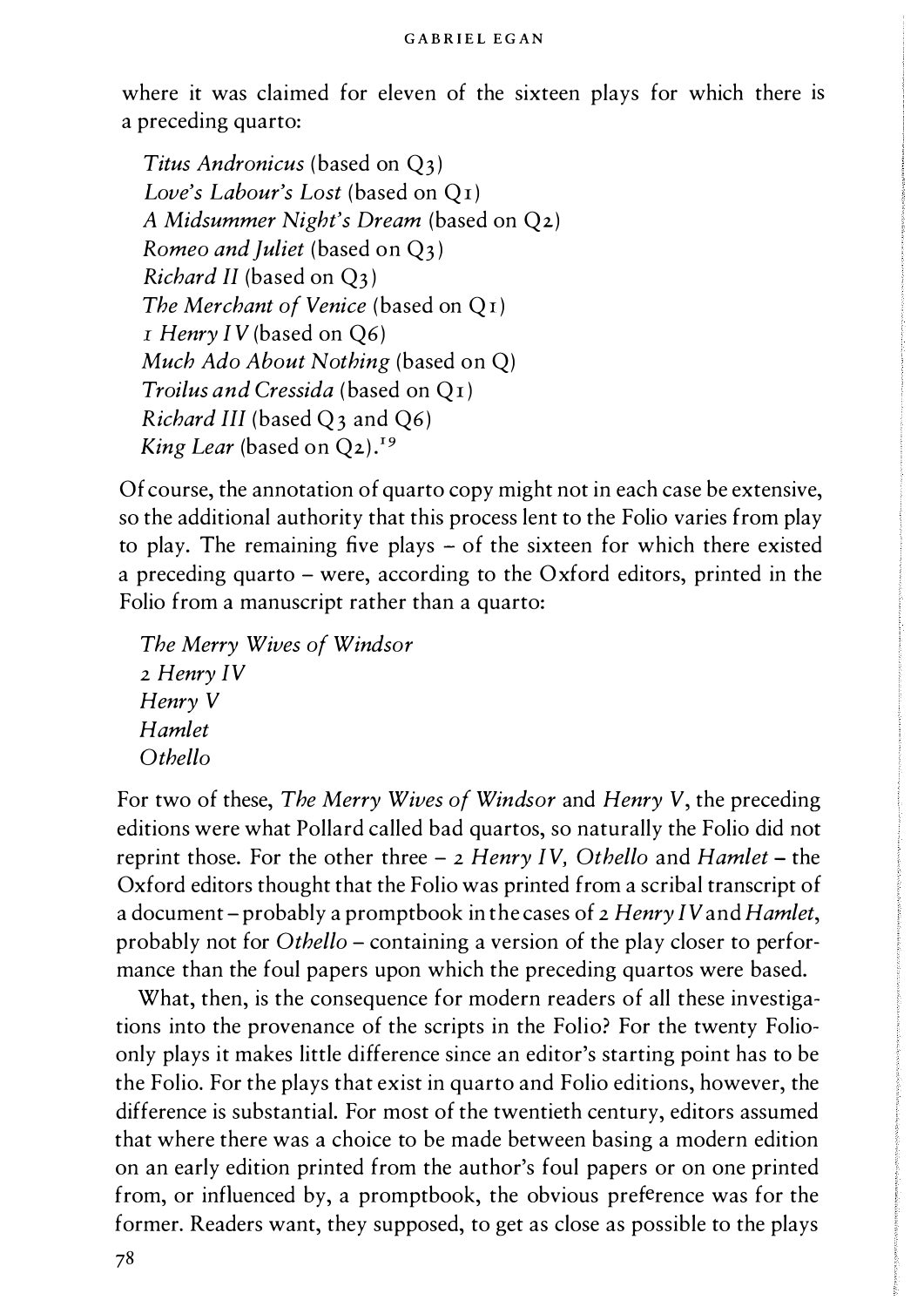as they existed in the mind of Shakespeare before he was forced to compromise with his fellow actors and accept the practical constraints of performance, including the limitations of casting from a small pool of actors. Necessarily, editors taking this view would correct faulty stage directions in the early quartos, and might use the Folio for this, but where the Folio has other substantial differences from the preceding quartos they would in general follow the quartos, thus preferring (they thought) editions derived from authorial foul papers over editions derived from the promptbooks.

The 1986-7 Oxford editors broke with this tradition by making the opposite assumption: that Shakespeare was a man of the theatre who welcomed and took part in the refinement of his plays that occurred by the collaborative process of preparation for performance, including rehearsal.<sup>20</sup> This refinement might involve the deletion of whole speeches and scenes if the result was a tighter and more artistically satisfying whole. Rather than trying to represent for modern readers the idea of the play as Shakespeare first conceived it and put it to paper, the Oxford Complete Works tried to represent how the play appeared when it was first performed. Complicating the implementation of this preference is the evidence that the quarto and Folio editions of a play might differ not only because of practicalities that emerged during preparation and rehearsal for first performance but also, and more substantially, because at some point after first composition Shakespeare thoroughly revised it. Figuring out just when such revision occurred is difficult. Taking all this into account, the Oxford editors based their editions of three plays  $-$  Troilus and Cressida, Othello and Hamlet  $-$  on the Folio even though there exist earlier quartos based on Shakespeare's own papers, and for King Lear they produced two editions, one based on the 1 608 quarto and one on the Folio. For two other plays, Titus Andronicus and Richard II, the Oxford editors based their editions on the quartos but introduced lines from the Folio where they thought that these reflect additional matter found in the promptbooks of the first performances.

Thus, in the name of stage-centred editing, the 1986-7 Oxford Complete Works made more use of the Folio than preceding twentieth-century editions had. The assumption justifying this choice was that Shakespeare was thoroughly imbricated in the theatrical industry and culture of his day rather than being a lone author who handed over works to be debased in the theatre. This view of his working life was already orthodoxy across Shakespeare studies in the 1970s and 1980s when the Oxford Complete Works edition was being prepared, so we could say that the edition merely brought editorial practice into alignment with the latest thinking from theatre-historical and biographical scholarship. Where reviewers were hostile to the 1986-7 Oxford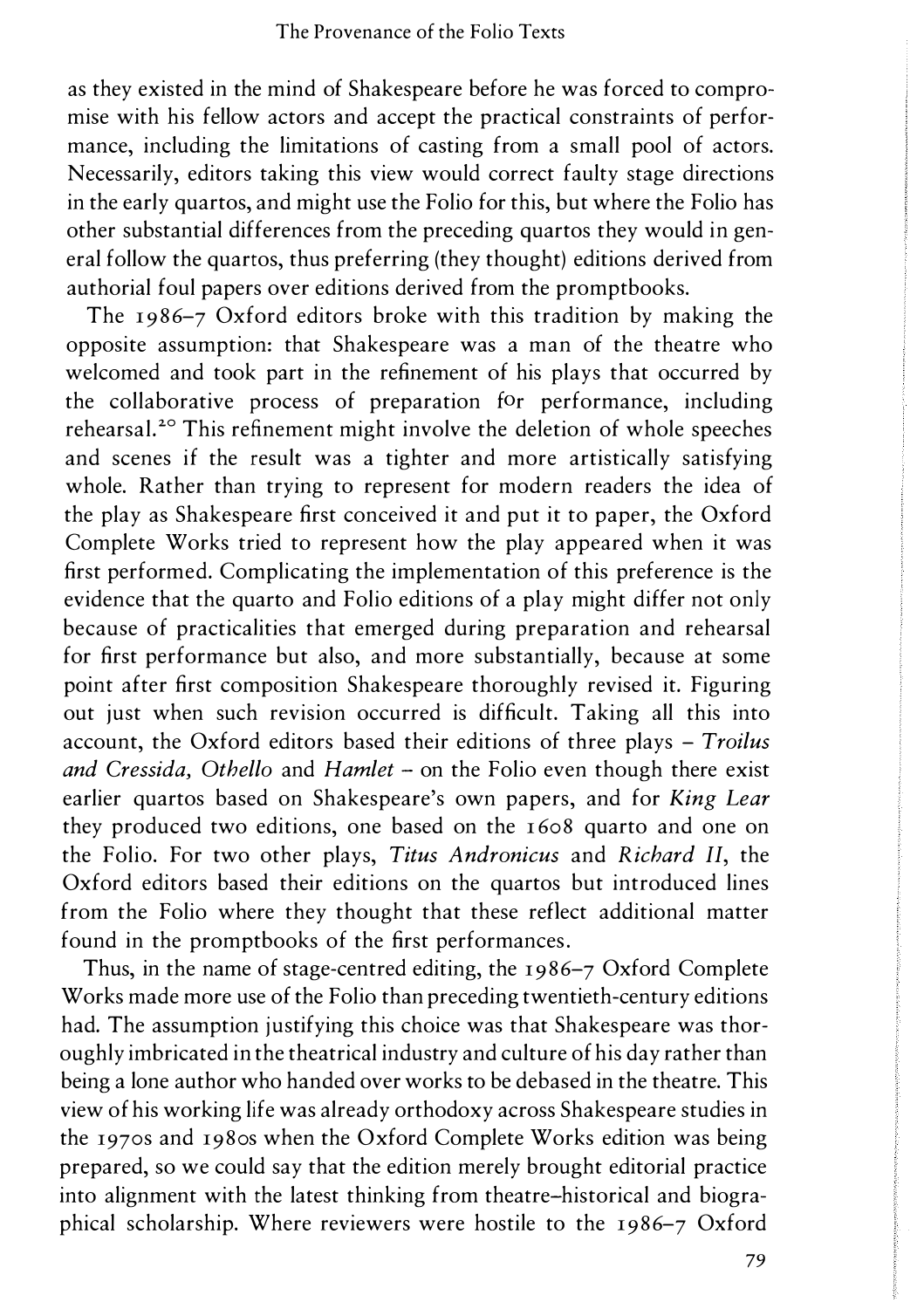Complete Works they were unable to raise principled objections to its approach and could only carp over minor choices of names for some plays (the edition favoured original stage names over later ones) and for some characters (the edition preferred pre- to post-censorship names). The edition's core principles are unassailable, so long as we accept that Shakespeare was a man of the theatre.

## Act Intervals and Censorship

Two changes in theatrical practice during Shakespeare's lifetime can be precisely dated and bear upon the character of the manuscripts from which the Folio plays were printed. One easily spotted difference between the preceding quartos and the Folio editions is that - with the exception of Othello  $(1622)$  – the quartos lack explicitly marked scene and act breaks and the Folio has them. The Folio is inconsistent about this: nineteen of its thirty-six plays are divided into scenes and acts and a further ten are divided into acts only. The quartos reflect what we would expect of Shakespeare's own papers, since the clearing of the stage by the exiting of all its characters is an unequivocal scene break needing no elaboration in a theatrical document. The act intervals are more complicated. Indoor hall playhouses such as the Blackfriars punctuated performances with four intervals (making five acts) because, aside from any aesthetic concerns, the candles used to light the theatre needed frequent attention. The open-air amphitheatres lit by daylight such as the Globe, on the other hand, performed plays without act intervals, at least until around  $1609$ .<sup>21</sup>

From 1609 the Globe adopted act intervals in its performances, presumably because in August 1608 Shakespeare's company acquired the Blackfriars and wanted to regularise practices at the two houses.<sup>22</sup> Before this, Shakespeare wrote plays without act intervals and after it he wrote plays with them. None of Shakespeare's post- 1 609 plays was printed before the Folio appeared, so for those we have only the Folio to go on. But Shakespeare's pre-1609 plays were revived for performance after 1609 and presumably when this happened act intervals were written into the document(s) used to run performances. The only one of Shakespeare's pre-1609 plays that was first printed after 1609 and before the Folio was Othello, printed in 1622 in a quarto that marks the act intervals. Several of Shakespeare's pre- 1 609 plays that were already in print were printed again after 1609 and before 1623, but these did not acquire act intervals because the new editions merely reprinted the old ones.

The consistency and accuracy of act-interval markers in the Folio vary play by play according to the particular kind of copy the printer had in each case.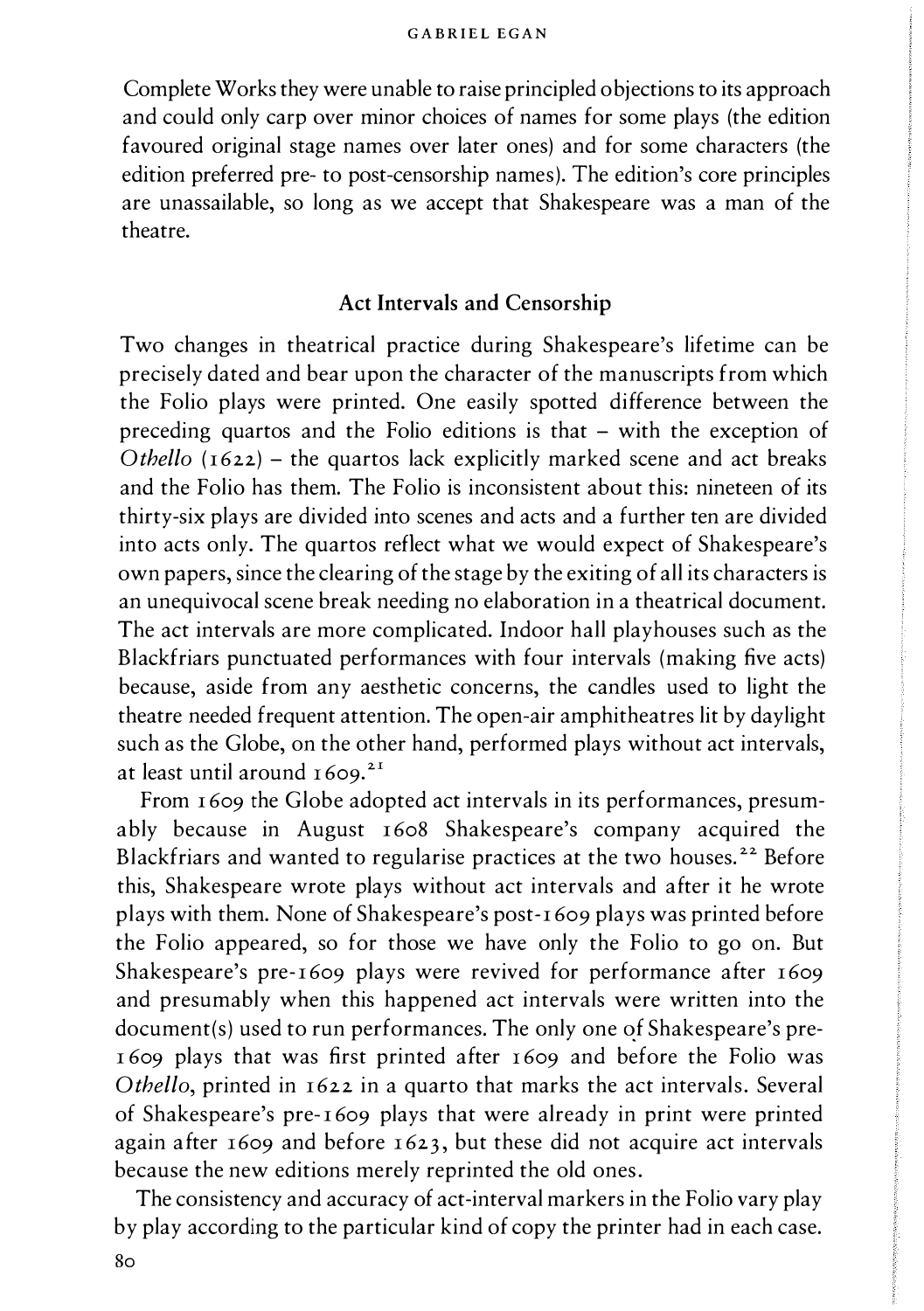For some plays, intervals were mechanically imposed on scripts that were not written with intervals in mind. It is difficult to tell if this was done when the plays were revived after  $1609$  or in the printshop itself, although we would expect the theatre to make a reasonable job of such alterations. An egregious example is that the Folio has an unperformable act interval (dividing its Acts 3 and 4) in the middle of the battle of Agincourt in Henry V ( $i_4$ <sup>v</sup>). At the other extreme, the stage direction *They sleepe all the Act'* (meaning all of the interval) between Acts 3 and 4 of Folio A Midsummer Night's Dream ( $O<sub>1</sub>$ ), absent from the 1 600 quarto, is a subtle adjustment presumably made in the theatre not the printshop.

Although they provide a convenient and familiar means for referring to particular parts of a play, act intervals are of little importance outside of scholarly studies because in today's theatres - even the replica Globe in South London - plays are almost always performed in two rather than five parts. There may be artistic interest in how writing for four breaks shaped Shakespeare's composition, but as Peter Holland remarks the resulting patterns may be invisible in performance and perhaps simply pleased Shakespeare as mental exercises.<sup>23</sup> Emrys Jones was right to identify the scene as the fundamental unit of Shakespearian dramatic composition.<sup>24</sup> For dating the composition and printing of some plays, however, the presence or absence of act intervals is valuable evidence. The Law of Re-Entry mentioned above in connection with Richard II is not violated if an act interval divides the two scenes, so in Shakespeare's late play *The Tempest*, Prospero is at liberty to exit at the end of Act 4 and re-enter at the start of Act 5, as the Folio indicates.

The other historical event bearing on the provenance of the Folio scripts is a law passed in May 1606 to 'Restrain Abuses of Players'. On pain of a £10 fine, actors were henceforth not to 'jestingly or profanely speak or use the Holy Name of God, or of Christ Jesus, or of the Holy Ghost or of the Trinity' in performance.<sup>25</sup> (Because it was censored by a different authority, the printing of drama was unaffected by this law.) The law covered not only newly written plays but also revivals of old ones, so as well as curtailing Shakespeare's expression in plays he wrote after May 1606 it required alteration of his earlier ones when they re-entered the repertory. Thus Q2 Henry IV is unaffected because it was published before the law was passed, but the Folio edition is evidently based on a script that had been expurgated to confirm to the new stipulations. Almost all the references to God in oaths, such as Falstaff's 'Fore God a likely fellow',<sup>26</sup> said of conscript Peter Bullcalf, are replaced by milder words, as in 'Trust me, a likely Fellow'  $(ggr<sup>r</sup>)$ . Because he is fond of strong oaths, Falstaff's part suffers most from such censorship. Actors who favour the Folio here betray Shakespeare's intention and present to audiences a Sir John who has been muzzled by Jacobean religious zealots.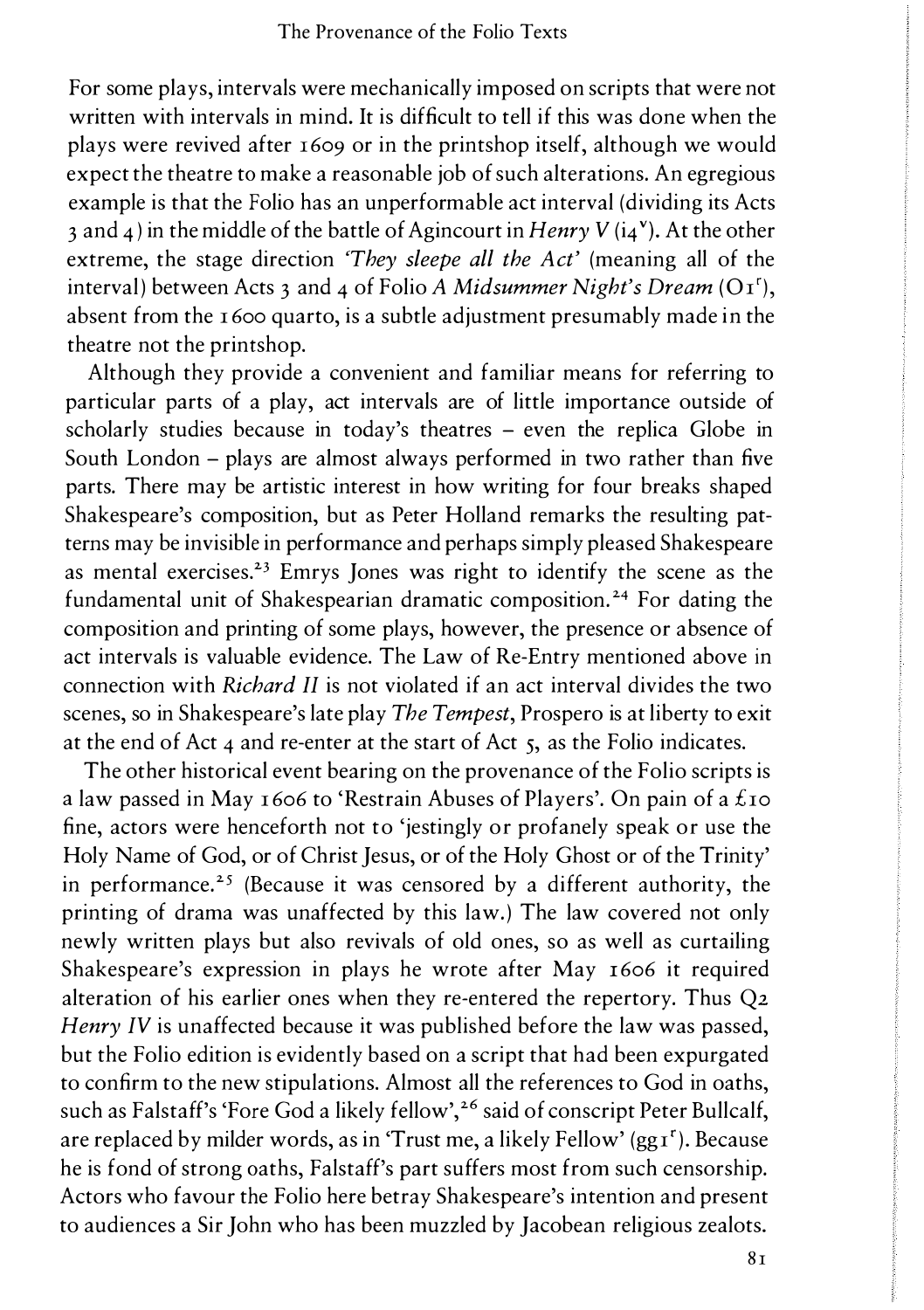Other Folio plays are affected to a lesser extent, with words such as 'sblood (God's blood) and swounds typically being softened. Examples are Bolingbroke's 'O God defend my soule' becoming 'Oh heauen defend my soule' ( $b6$ <sup>v</sup>) and Hamlet's 's'bloud do you think I am easier to be plaid on then a pipe<sup>227</sup> becoming 'Why do you thinke, that I am easier to bee plaid on, then a Pipe?'  $(pp_1^r)$ .

### Acting Versus Reading and the Nature of Theatrical Manuscripts

By the end of the twentieth century, the characterisation of Shakespeare as primarily a practical man of the theatre, not an author in the later sense of someone concerned about his readership, was well-established orthodoxy. There were dissenting voices, however. N.W. Bawcutt traced the evidence that some of Shakespeare's contemporaries and successors - Ben Jonson, John Webster, Barnabe Barnes and Richard Brome, and others - seem to have wanted their plays printed without the cuts made by the actors in preparations and rehearsal for performance.28 As Bawcutt observed, the Folio certainly calls them 'his playes' and calls him their 'author', as does the title page ( 'Mr. William Shakespeares Comedies, Histories, & Tragedies'), and it contains a big picture of the man and says almost nothing about the play's performance history. Around the same time, Richard Dutton wondered if the excessive length of some of Shakespeare's plays too long to be performed without extensive cuts - suggests that he was writing to satisfy his growing readership.<sup>29</sup>

In the first years of the new millennium, Lukas Erne published a fully developed argument that Shakespeare was not only aware of his growing print readership but was positively cultivating it by writing material specifically for it.<sup>30</sup> As Erne rightly observed, around the end of the 1590s Shakespeare's name suddenly began to appear on his plays and by 1602 the greater part of all that he had written up to that point was in print. He was, moreover, canonised by Francis Meres in Palladis Tamia in 1598 and his works were much excerpted in Robert Allot's England's Parnassus (1600) and John Bodenham's Bel-vedere, or the Garden of the Muses (1600). Erne considered the bad quartos for which we have much longer good quarto or Folio counterparts - Romeo and Juliet, Henry V and Hamlet - and concluded that Shakespeare's scripts were routinely cut for performance and that in these pairings we get a sense of how much was lost. Depending on just what was the printer's copy for each play in the Folio, we should entertain the possibility that the longer ones contain writing that Shakespeare knew would never make it to the stage but which he thought might well please his growing print readership.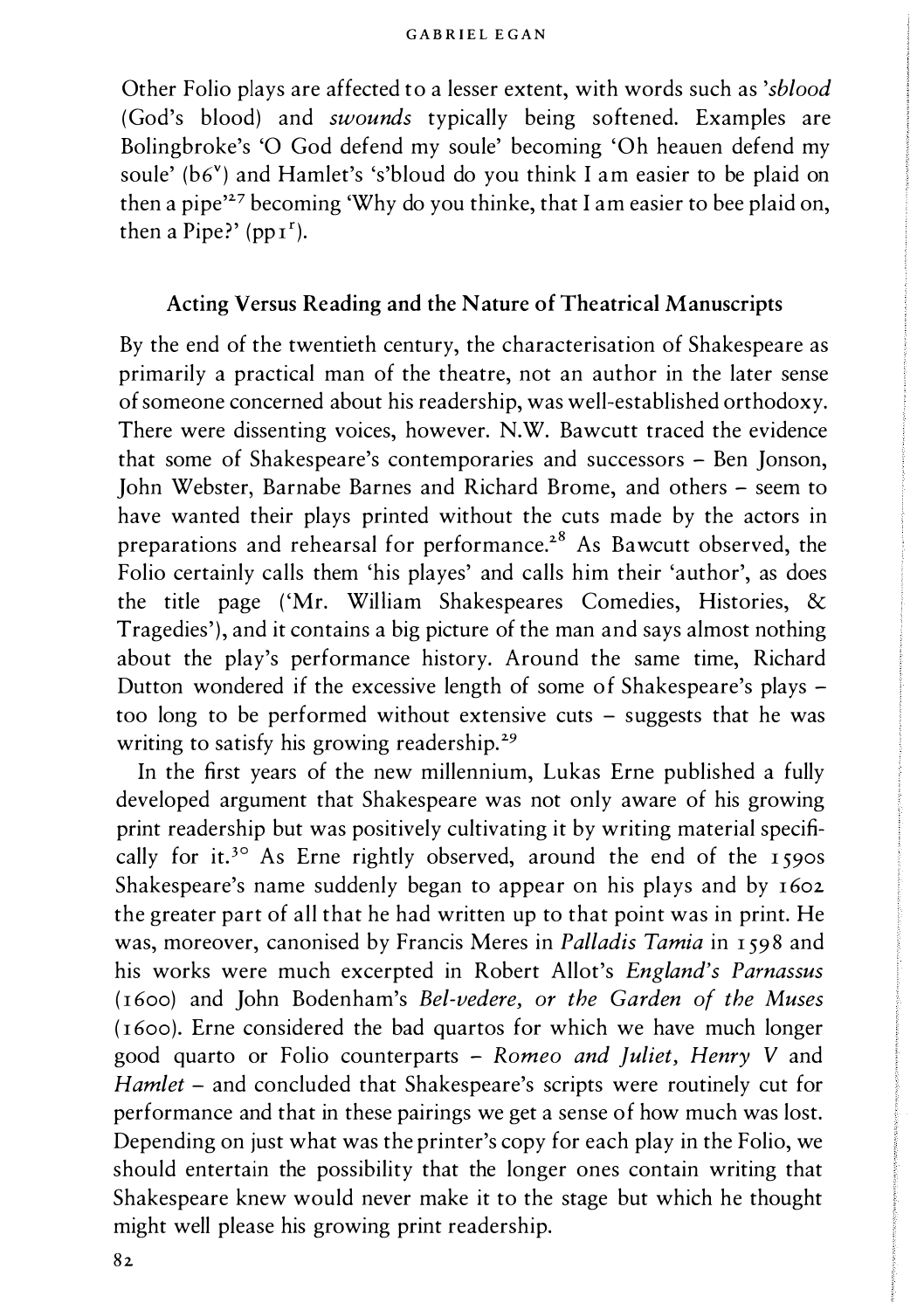In the last decade of the twentieth century, another long-established consensus about Shakespeare - the New Bibliographical characterisation of authorial and theatrical manuscripts - began to break down.<sup>31</sup> The coup de grâce was delivered in a recent monograph by Paul Werstine which shows that much of what New Bibliographers claimed about theatrical manuscripts is simply untrue.<sup>32</sup> Most importantly, the binary categorisation of authorial foul papers and promptbook is invalid: the manuscripts do not divide up so neatly. Werstine surveys W.W. Greg's rigid taxonomy of documents and shows that it took considerable special pleading and the discounting of substantial quantities of intractable counter-evidence. The assumption that an author's papers were likely to contain contradictions, ambiguities and theatrical impossibilities that would be intolerable in a document used for reference during a performance is, Werstine shows, untenable. There are surviving documents that clearly were used in the theatre and yet they retain such contradictions, ambiguities and impossibilities.

If Werstine is right, we are not justified in drawing general conclusions about the nature of the underlying copy for quarto and Folio editions of the same play from such evidence as the moving of Gaunt's exit in Richard II  $I$ ,  $I$  and the improvement of the stage directions in Much Ado About Nothing 2.1, used above as illustrations. For every type of feature that New Bibliography took as evidence pointing to one or other kind of underlying manuscript – the presence of actors' names in place of characters' names, the emphasising of scene breaks, the presence of Latinate divisions of the kind 'Finus Actus' and so on - Werstine has a countervailing example from a manuscript of a different kind. The difficulty, though, is knowing how much credence to give particular cases and deciding which (if any) of the surviving manuscripts are typical of their class and which are anomalous. Subjective judgement here enters Werstine's arguments as much as it entered Greg's and those of his followers. There are by Werstine's count just nineteen surviving manuscript playbooks from the period  $1576$  to  $1624$ , which is probably about 2 per cent of the number that once existed. With 98 per cent of the evidence lost, we cannot assume that what remains is representative. Of all the clothing worn by Elizabethans, virtually nothing has survived but an abundance of highly valuable and easily recycled silk lace. If we assumed that these surviving pieces are typical of everyday Elizabethan wear we would be wildly mistaken. Like all historians, students of the early modern theatre must weigh each piece of evidence individually. For most of the twentieth century, students of Shakespeare's plays enjoyed a consensus, now lost, about how to do this. It remains to be seen if a new consensus will take its place.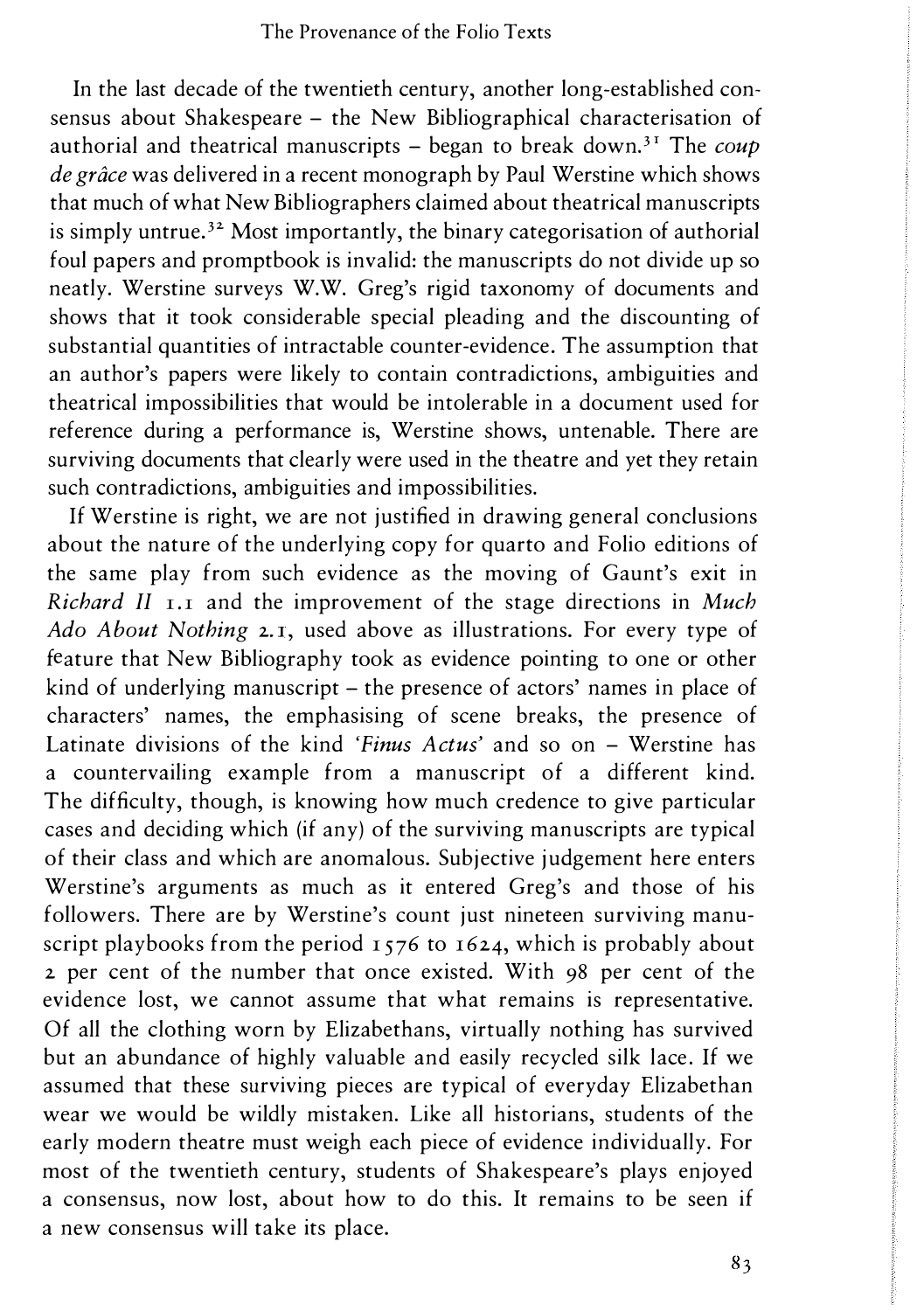#### GABRIEL EGAN

## **Notes**

- r. William Shakespeare, The First Folio of Shakespeare [in Facsimile], ed. Doug Moston (New York, Applause, 1994), p. ix.
- 2. E.A.J. Honigmann and Susan Brock, Playhouse Wills  $1558 1642$ : An Edition of Wills By Shakespeare and His Contemporaries in the London Theatre, Revels Plays Companion Library (Manchester University Press, 1993), p. 107.
- 3. T.H. Howard-Hill, 'Spelling-analysis and Ralph Crane: A Preparatory Study of His Life, Spelling, and Scribal Habits', unpublished PhD thesis, Victoria University of Wellington (New Zealand), 1960; T.H. Howard-Hill, 'Ralph Crane and Five Shakespeare First Folio Comedies', unpublished DPhil thesis, University of Oxford, 1971; T.H. Howard-Hill, Ralph Crane and Some Shakespeare First Folio Comedies (Charlottesville VA, University Press of Virginia, 1972).
- 4. Virginia J. Haas, 'Ralph Crane: A Status Report', Analytical and Enumerative Bibliography,  $3$  (1989), pp.  $3-10$ .
- 5. John Jowett, 'New Created Creatures: Ralph Crane and the Stage Directions in The Tempest', *Shakespeare Survey*,  $36 (1983)$ , p. 107-20 (pp. 114-15).
- 6. Haas, 'Ralph Crane: A Status Report', pp. 7-8.
- 7. William Shakespeare, The Works, ed. William George Clark and John Glover, 9 vols. (Cambridge, Macmillan,  $1863$ ), I: The Tempest, The Two Gentlemen of Verona, The Merry Wives of Windsor, Measure for Measure, The Comedy of Errors, pp. xxiv-xxv.
- 8. Shakespeare, The Works, I: The Tempest, The Two Gentlemen of Verona, The Merry Wives of Windsor, Measure for Measure, The Comedy of Errors, pp. xxv-xxvi.
- 9. William Shakespeare, The Complete Works (The Royal Shakespeare Company Complete Works), ed. Jonathan Bate and Eric Rasmussen (Basingstoke, Macmillan, 2007), unpaginated preliminaries.
- ro. A.W. Pollard, Shakespeare Folios and Quartos: A Study in the Bibliography of Shakespeare's Plays (London, Methuen, 1 909); A.W. Pollard, Shakespeare's Fight with the Pirates and the Problems of the Transmission of His Text (London, Moring, 1917).
- l r. Gabriel Egan, The Struggle for Shakespeare's Text: Twentieth-century Editorial Theory and Practice (Cambridge University Press, 2010), pp. 1-99.
- 12. Tiffany Stern, Rehearsal from Shakespeare to Sheridan (Oxford, Clarendon Press, 2000); Tiffany Stern, Making Shakespeare: From Stage to Page, Accents on Shakespeare (London, Routledge, 2004); Simon Palfrey and Tiffany Stern, Shakespeare in Parts (Oxford University Press, 2007).
- 13. Janet Clare, 'Art Made Tongue-tied By Authority': Elizabethan and Jacobean Dramatic Censorship, The Revels Plays Companion Library (Manchester University Press, I 990); Richard Dutton, Mastering the Revels: The Regulation and Censorship of English Renaissance Drama (London, Macmillan, 1991 ).
- 14. Stanley Wells, Gary Taylor, John Jowett and William Montgomery, William Shakespeare: A Textual Companion (Oxford University Press, 1987), p. 14.
- 15. William Shakespeare, [Richard II] The Tragedie of King Richard the Second, STC 22307 BEPD 141a (Q1) (London: Valentine Simmes for Andrew Wise,  $1597$ ,  $A4^{\nu}-B1^{\nu}$ .